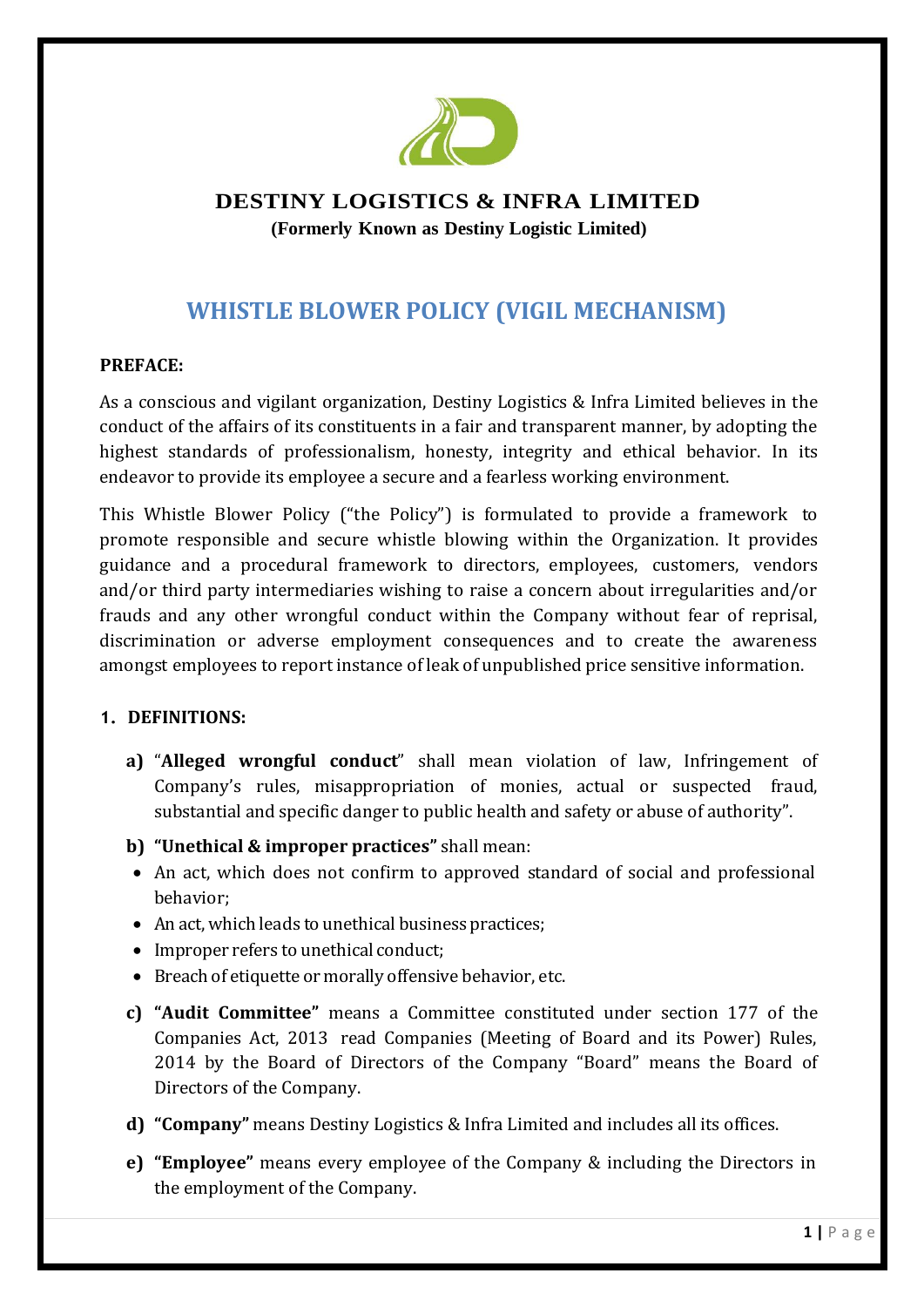- **f) "Nodal Officer"** means an officer of the Company nominated by the Audit Committee to receive protected disclosures from whistleblowers, maintaining records thereof, placing the same before the Audit Committee for its disposal and informing the whistle blower the result thereof, in case if any person has not been appointed by the audit committee, chairperson of the audit committee shall act as nodal officer.
- **g) "Code"** means Code of Conduct for Directors and Senior Management Personnel as defined in "the Code"
- **h) "Compliance Officer"** means "Company Secretary" of the Company.
- **i) "Vigilance Officer**" means "Company Secretary/ Compliance Officer" of the Company.
- **j) "Protected Disclosure"** means a concern raised by an employee or group of employees of the Company, through a written communication and made in good faith which discloses or demonstrates information about an unethical or improper activity under the title "SCOPE OF THE POLICY" with respect to the Company. However, the Protected Disclosures should be factual and not speculative or in the nature of an interpretation / conclusion and should contain as much specific information as possible to allow for proper assessment of the nature and extent of the concern.
- **k) "Subject"** means a person or group of persons against or in relation to whom a Protected Disclosure is made or evidence gathered during the course of an investigation
- **l) "Whistle Blower"** is a Director or employee or group of employee who makes a Protected Disclosure under this Policy and also referred in this policy as complainant.
- **m) "Investigators"** mean those persons authorized, appointed, consulted or approached by the Chairman of the Audit Committee and include the auditors of the Company and the policy.

# **2. POLICY, OBJECTIVES & SCOPE:**

# **a) POLICY:**

In compliance of the above requirements, Destiny Logistics & Infra Limited, being a Listed Company has established a Vigil Mechanism Policy (Whistle Blower) for Directors and Employees of the Company to approach the Chairman of the Audit Committee of the Company.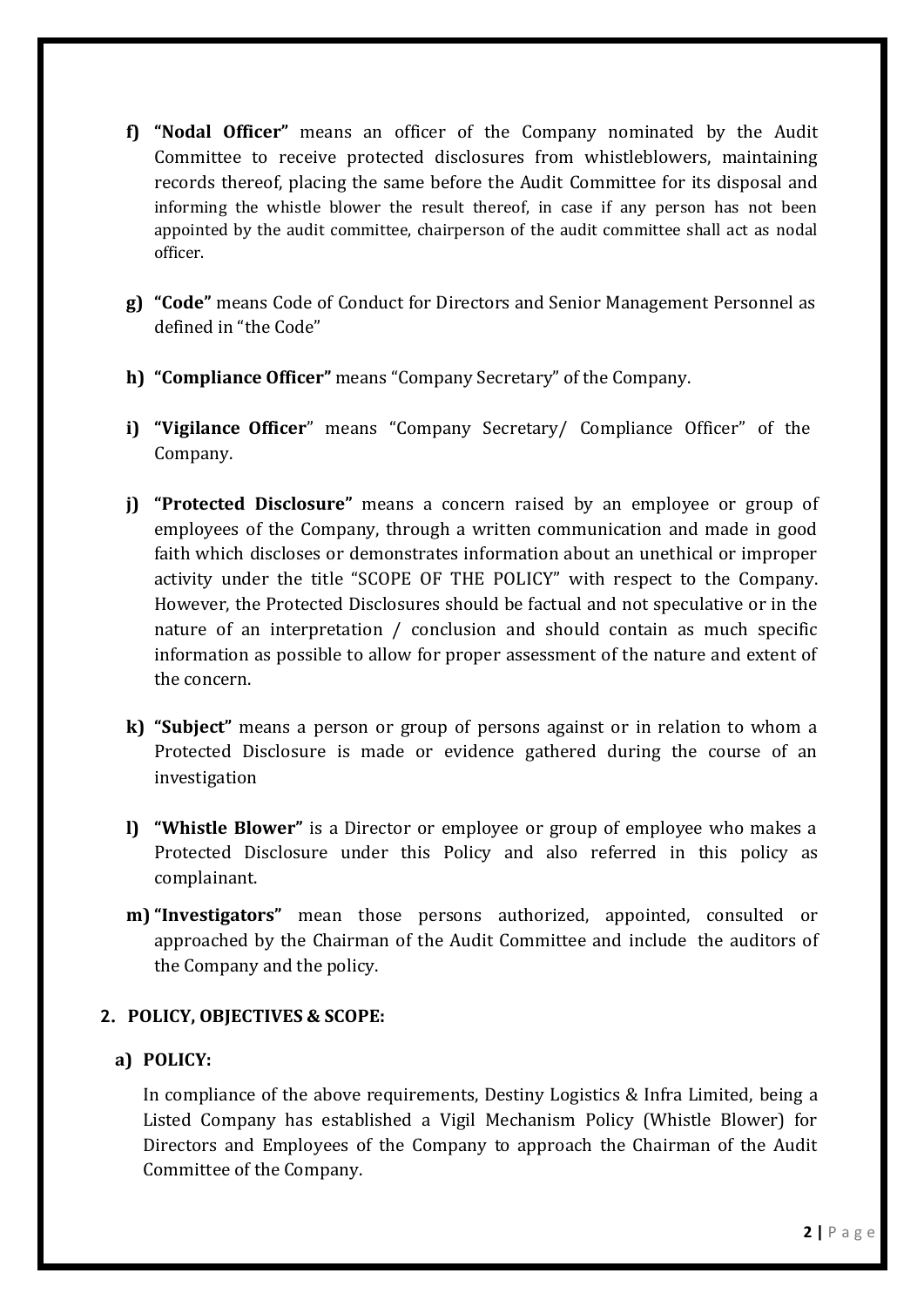This Policy is for the directors and permanent employees of the company to report genuine concerns about unethical behavior, actual or suspected fraud or violation of the Company's code of conduct or ethics policy.

Policy should not be used in place of the Company grievance procedures or be a route for raising malicious or unfounded allegations against colleagues.

# **b) OBJECTIVES:**

The Company is committed to adhere to the highest standards of ethical, moral and legal conduct of business operations. To maintain these standards, the Company encourages its employees who have concerns about suspected misconduct to come forward and express these concerns without fear of punishment or unfair treatment. A Vigil (Whistle Blower) mechanism provides a channel to the employees and Directors to report to the management concerns about unethical behavior, actual or suspected fraud or violation of the Codes of conduct or policy. The mechanism provides for adequate safeguards against victimization of employees and Directors to avail of the mechanism and also provide for direct access to the Chairman of the Audit Committee in exceptional cases.

This Policy intends to cover serious concerns that could have grave impact on the operations & performance of the business of the Company & malpractices and events which have taken place/suspected to have taken place, misuse or abuse of authority, fraud or suspected fraud, violation of company rules, manipulations, negligence causing danger to public health and safety, misappropriation of monies, and other matters or activity on account of which the interest of the Company is affected and formally reported by whistle blowers concerning its employees. The policy neither releases employees from their duty of confidentiality in the course of their work, nor is it a route for taking up a grievance about a personal situation.

# **c) SCOPE:**

The Policy is an extension of the Code of Conduct for Directors & Senior Management Personnel and covers disclosure of any unethical and improper or malpractices and events which have taken place/ suspected to take place involving:

- Breach of the Company's Code of Conduct.
- Breach of Business Integrity and Ethics.
- Breach of terms and conditions of employment and rules thereof.
- Intentional Financial irregularities, including fraud, or suspected fraud.
- Deliberate violation of laws/regulations.
- Gross or Willful Negligence causing substantial and specific danger to health, safety and environment.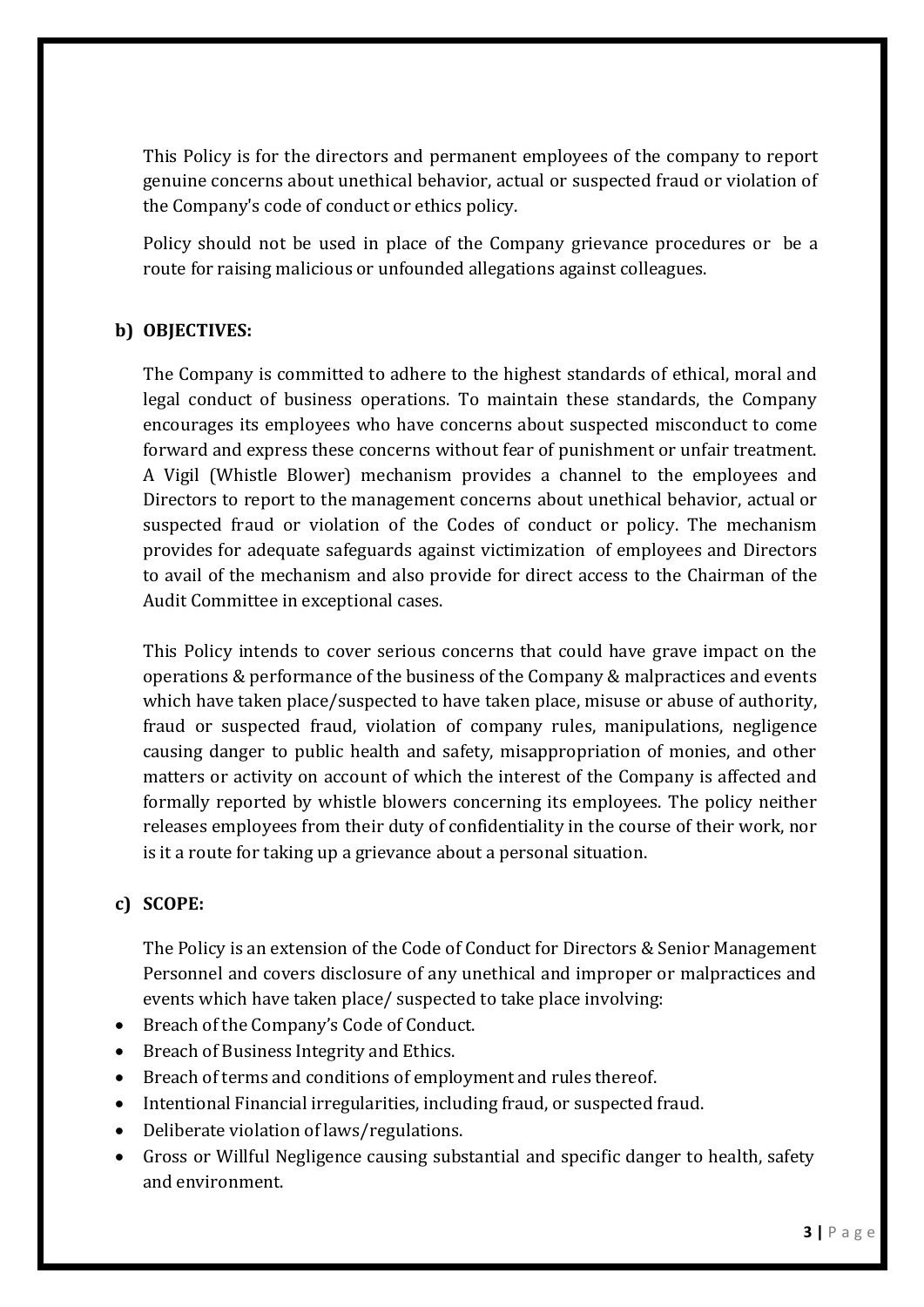- Manipulation of company data/records.
- Perforation of confidential/propriety information.
- Gross Wastage/misappropriation of Company funds/assets. Whistleblowers should not act on their own in conducting any investigative activities, nor do they have a right to participate in any investigative activities other than as requested by the Chairman of the Audit Committee or the Investigators.

Protected Disclosure will be appropriately dealt with by the Chairman of the Audit Committee.

# **3. ELIGIBILITY**:

All Directors and Employees of the Company are eligible to make Protected Disclosures under the Policy in relation to matters concerning the Company.

# **4. RECEIPT AND DISPOSAL OF PROTECTED DISCLOSURES**:

- **a)** All Protected Disclosures should be reported in writing by the complainant as soon as possible after the Whistle Blower becomes aware of the same so as to ensure a clear understanding of the issues raised and should either be typed or written in a legible handwriting in English.
- **b)** The Protected Disclosure should be submitted in a closed and secured envelope and should be super scribed as "Protected disclosure under the Whistle Blower or Vigil Mechanism policy". Alternatively, the same can also be sent through email with the subject "Protected disclosure under the Whistle Blower or Vigil Mechanism policy".
- **c)** If the complaint is not as mentioned above, it will not be possible for the Audit Committee to protect the complainant and the protected disclosure will be dealt with as if a normal disclosure. In order to protect identity of the complainant, the Compliance Officer will not issue any acknowledgement to the complainants and they are advised neither to write their name/address on the envelope nor enter into any further correspondence with the Compliance Officer.
- **d)** The Protected Disclosure should be forwarded under a covering letter signed by the complainant.
- **e)** All Protected Disclosures should be addressed to the Compliance Officer of the Company or to the Chairman of the Audit Committee in exceptional cases.
- **f)** Protected Disclosure against the Compliance Officer should be addressed to the Chairman of the Company and the Protected Disclosure against the Chairman of the Company should be addressed to the Chairman of the Audit Committee.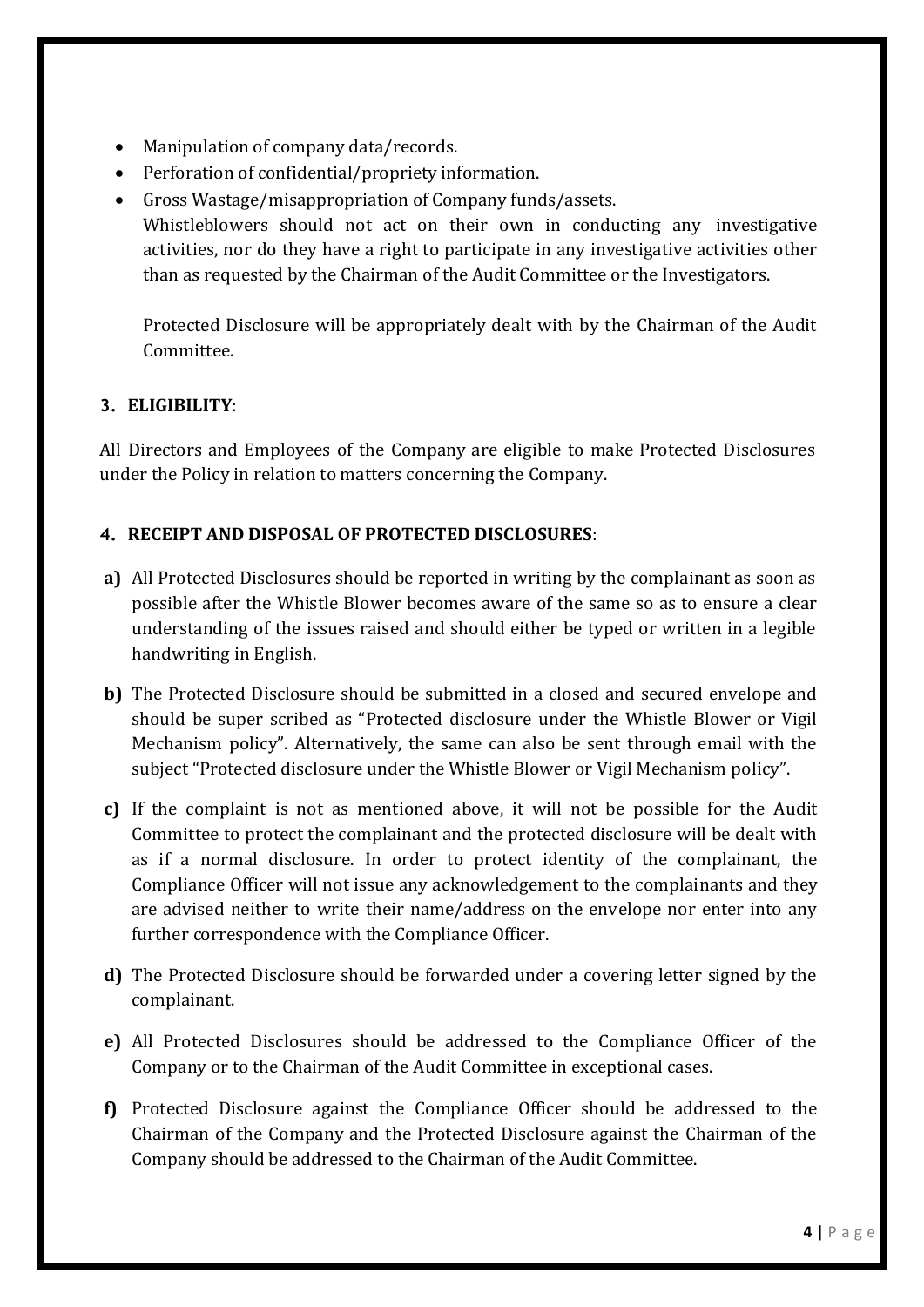# **5. ACTION ON RECEIPT & DISPOSAL OF PROTECTED DISCLOSURES:**

On receipt of the protected disclosure the Compliance Officer/Chairman of the Audit Committee, as the case may be, shall make a record of the Protected Disclosure and also ascertain from the complainant whether he was the person who made the protected disclosure or not. He shall also carry out initial investigation either himself or by involving any other Officer of the Company or an outside independent agency before referring the matter to the Audit Committee of the Company for further appropriate investigation and needful action. The record will include:

# **Brief facts;**

Whether the same Protected Disclosure was raised previously by anyone, and if so, the outcome thereof;

- Details of actions taken by Compliance Officer for processing the complaint
- Findings of the Audit Committee
- The recommendations of the Audit Committee/other action(s)
- The Audit Committee, if deems fit, may call for further information or particulars from the complainant.

# **6. INVESTIGATION:**

- **a)** All protected disclosures under this policy will be recorded and thoroughly investigated. The Audit Committee may investigate and may at its discretion consider involving any other Officer of the Company and/ or an outside agency for the purpose of investigation.
- **b)** Subject(s) will normally be informed in writing of the allegations at the outset of a formal investigation and have opportunities for providing their inputs during the investigation.
- **c)** Subject(s) shall have a duty to co-operate with the Audit Committee or any of the Officers appointed by it in this regard. Subject(s) have a right to consult with a person or persons of their choice, other than the Compliance Officer / Investigators and/or members of the Audit Committee and/or the Whistle Blower.
- **d)** Subject(s) have a responsibility not to interfere with the investigation. Evidence shall not be withheld, destroyed or tampered with and witness shall not be influenced, coached, threatened or intimidated by the subject(s).
- **e)** Unless there are compelling reasons not to do so, subject(s) will be given the opportunity to respond to material findings contained in the investigation report. No allegation of wrong doing against a subject(s) shall be considered as maintainable unless there is good evidence in support of the allegation.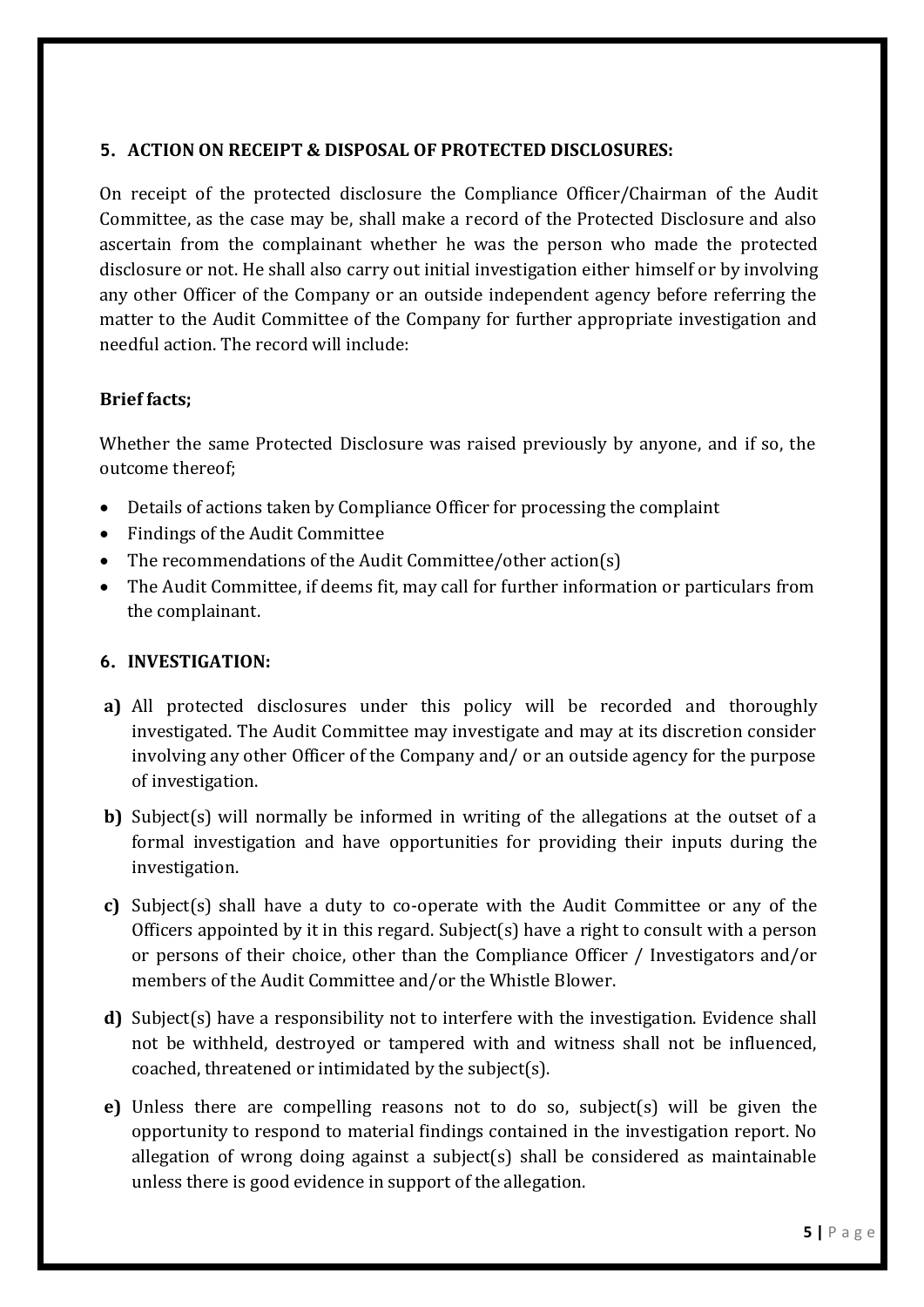- **f)** Subject(s) have a right to be informed of the outcome of the investigations. If allegations are not sustained, the Subject should be consulted as to whether public disclosure of the investigation results would be in the best interest of the Subject and the Company.
- **g)** The investigation shall be completed normally within 90 days of the receipt of the protected disclosure and is extendable by such period as the Audit Committee deems fit.

# **7. DECISION:**

- **a)** If an investigation leads the Compliance Officer / Chairman of the Audit Committee to conclude that an improper or unethical act has been committed, the Compliance Officer /Chairman of the Audit Committee shall recommend to the management of the Company to take such disciplinary or corrective action as he may deem fit.
- **b)** In case the Subject is the Chairman of the Company, the Chairman of the Audit Committee after examining the Protected Disclosure shall forward the protected disclosure to other members of the Audit Committee if deemed fit. The Audit Committee shall appropriately and expeditiously investigate the Protected Disclosure.
- **c)** If the report of investigation is not to the satisfaction of the complainant, the complainant has the right to report the event to the appropriate legal or investigating agency. A complainant who makes false allegations of unethical improper practices or about alleged wrongful conduct of the subject to the Compliance Officer or the Audit Committee shall be subject to appropriate disciplinary action in accordance with the rules, procedures and policies of the Company.

# **8. REPORTING:**

The Compliance officer shall submit a report to the Chairman of the Audit Committee on a regular basis about all Protected Disclosures referred to him/her since the last report together with the results of investigations, if any.

# **9. SECRECY / CONFIDENTIALITY:**

The complainant, Compliance Officer, Members of Audit Committee, the Subject and everybody involved in the process shall:

- Maintain confidentiality of all matters under this Policy.
- Discuss only to the extent or with those persons as required under this policy for completing the process of investigations.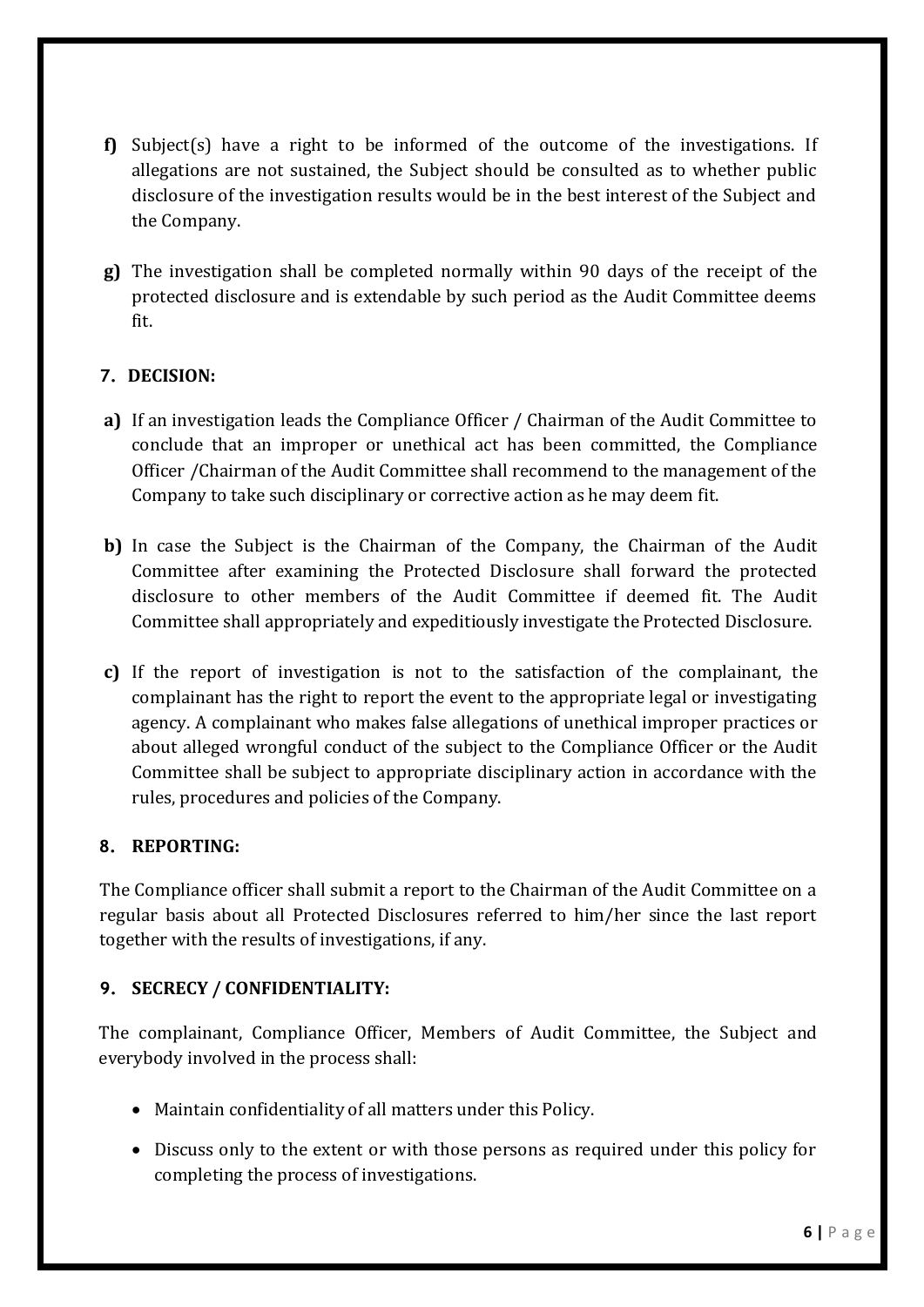- Not keep the papers unattended anywhere at any time.
- Keep the electronic mails / files under password.

#### **10. PROTECTION:**

- **a)** No unfair treatment will be meted out to a Whistle Blower by virtue of his/her having reported a Protected Disclosure under this policy. The Company, as a policy, condemns any kind of discrimination, harassment, victimization or any other unfair employment practice being adopted against Whistle Blowers.
- **b)** Complete protection will, therefore, be given to Whistle Blowers against any unfair practice like retaliation, threat or intimidation of termination / suspension of service, disciplinary action, transfer, demotion, refusal of promotion or the like including any direct or indirect use of authority to obstruct the Whistle Blower's right to continue to perform his duties /functions including making further Protected Disclosure. The company will take steps to minimize difficulties, which the Whistle Blower may experience as a result of making the Protected Disclosure. Thus if the Whistle Blower is required to give evidence in criminal or disciplinary proceedings, the Company will arrange for the Whistle Blower to receive advice about the procedure, etc.
- **c)** A Whistle Blower may report any violation of the above clause to the Chairman of the Audit Committee, who shall investigate into the same and recommend suitable action to the management.
- **d)** The identity of the Whistle Blower shall be kept confidential to the extent possible and permitted under law. The identity of the complainant will not be revealed unless he himself has made either his details public or disclosed his identity to any other office or authority. In the event of the identity of the complainant being disclosed, the Audit Committee is authorized to initiate appropriate action as per extant regulations against the person or agency making such disclosure. The identity of the Whistle Blower, if known, shall remain confidential to those persons directly involved in applying this policy.
- **e)** Provided however that the complainant before making a complaint has reasonable belief that an issue exists and he has acted in good faith. Any complaint not made in good faith as assessed as such by the Audit Committee shall be viewed seriously and the complainant shall be subject to disciplinary action as per the Rules/certified standing orders of the Company. This policy does not protect an employee from an adverse action taken independent of his disclosure of unethical and improper practice etc. unrelated to a disclosure made pursuant to this policy.